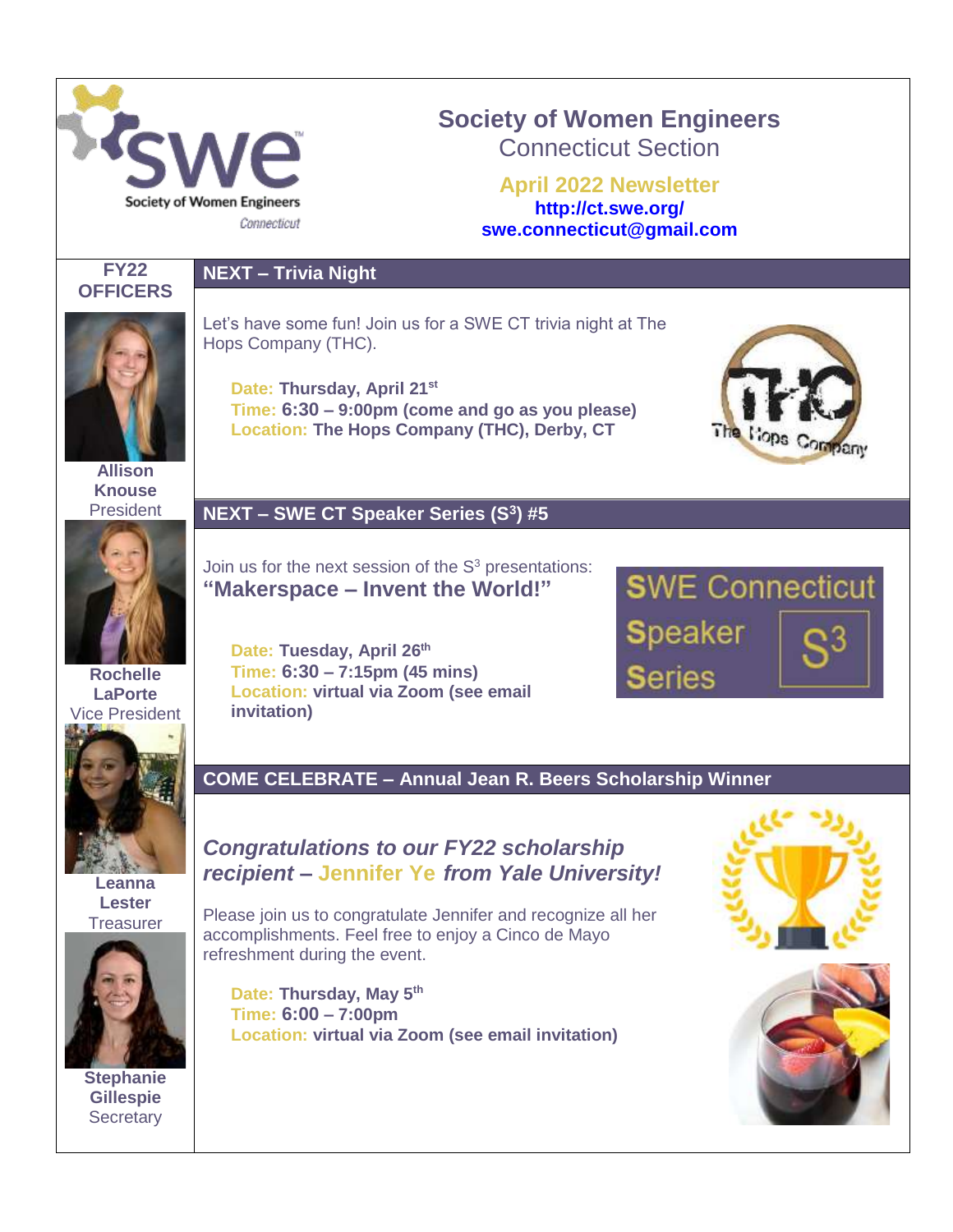## **ELECTIONS – FY23, SEEKING SWE CT OFFICER NOMINATIONS**

FY23 begins in July 2022. Elections for SWE CT officer positions will take place during the month of May. Please email **[swe.connecticut@gmail.com](mailto:swe.connecticut@gmail.com)** by **4/29** if you're interested in self-nominating, or nominating as SWE member, for one or more of the following positions: (see detailed roles & responsibilities at the end of this newsletter)

- **•** President
- Vice President
- Secretary / Data Officer
- Treasurer

# **STEM BOOK DONATIONS**

SWE CT is looking to donate a collection of STEM books (K-12<sup>th</sup> grade) to local schools. **Please consider purchasing a book to contribute no later than 5/20: [AMAZON BOOK LIST](https://www.amazon.com/hz/wishlist/ls/76SCRF3DV8S9?ref_=wl_share)**

Please select **SWE Connecticut Wallingford, CT (Gift Registry Address)** for shipment. Email **[swe.connecticut@gmail.com](mailto:swe.connecticut@gmail.com)** with any questions.



**THANK YOU!**

# **MEMBERSHIP – Renewal for FY23**

### **FY23 begins on July 1, 2022 – It's never too early to renew your SWE CT membership!**

Being a SWE member provide access to benefits such as professional development resources, leadership opportunities, and reduced rates to SWE conferences. Being a paid member of SWE provides a huge benefit to our Section, regardless if you'd like to take an active role in the Section.

Join or renew **[here](http://societyofwomenengineers.swe.org/membership)**! Check our new website at **<http://ct.swe.org/>**

### **SUPPORT – Company Donation Matching**

SWE CT is in the process of creating an endowment for our Annual Jean R. Beers scholarship and is actively seeking monetary support to establish this fund.

We are seeking your help!....Did you know that many Engineering companies provide *donation matching* based on monetary contributions or volunteer hours? Please consider including SWE CT in your annual giving plan.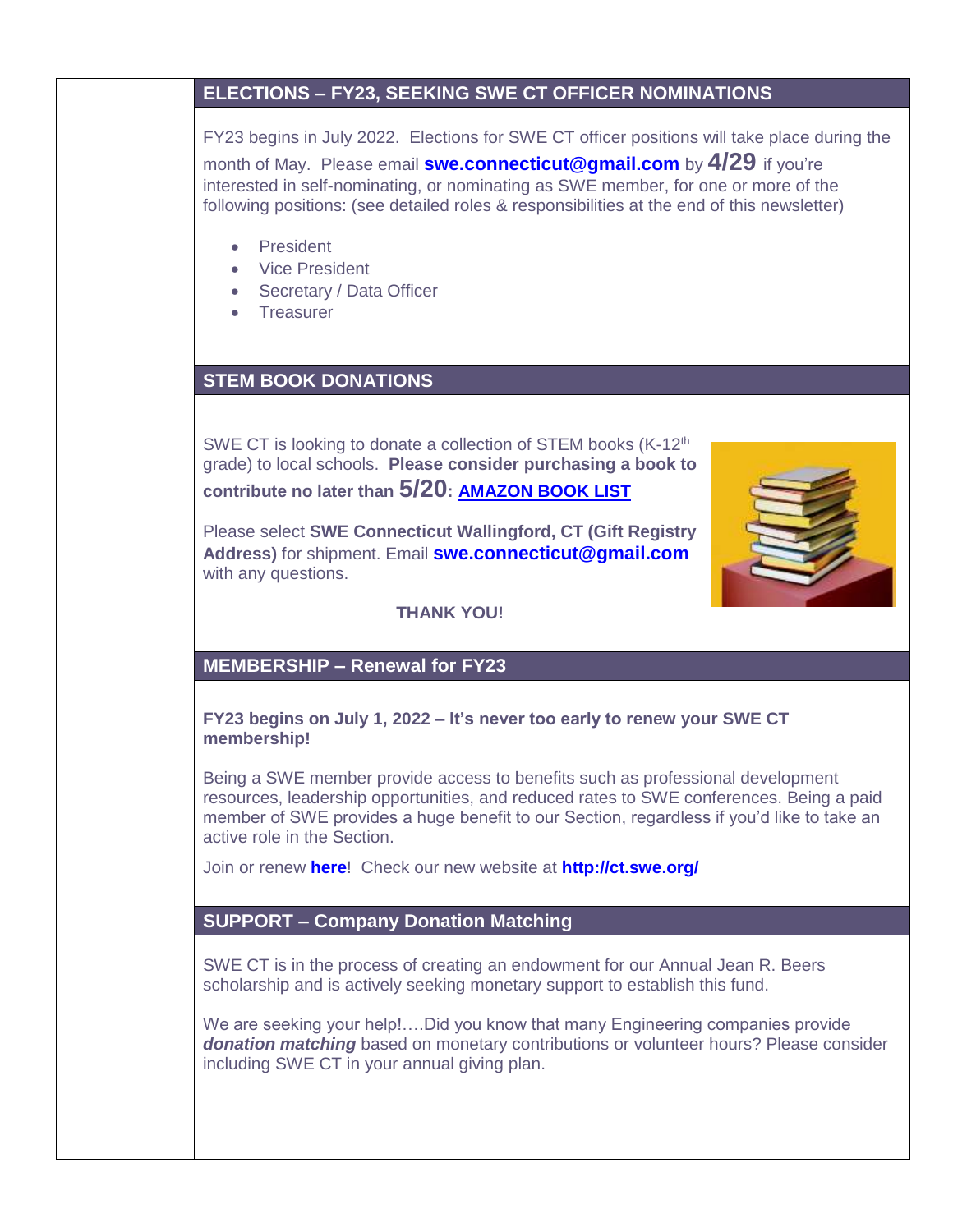| <b>SUPPORT - iGive and Amazon. Smile</b>                                                                                                                                                                                                                                                                                                                                                            |
|-----------------------------------------------------------------------------------------------------------------------------------------------------------------------------------------------------------------------------------------------------------------------------------------------------------------------------------------------------------------------------------------------------|
| Did you know you could shop online and donate to SWE CT at the same time? The holidays<br>are right around the corner and there are two resources below that will donate to our SWE<br>CT Scholarship at no cost to you!                                                                                                                                                                            |
| iGive- Donates a percentage of purchases from participating online stores to SWE<br>CT!                                                                                                                                                                                                                                                                                                             |
| Go to iGive.com and create an account, after you create an account select "Society<br>$\bullet$<br>of Women Engineers - CT" as your cause. There are two ways you can use iGive:<br>you can go through the website and click on the stores you like to shop at or; set up<br>the iGive Button on Google Chrome which will recognize the companies that<br>participate when you go to their website. |
| Amazon Smile-Donates a percentage of your purchases to SWE CT!<br>If you use Amazon, instead of going to Amazon.com type <b>Amazon.smile.com</b> in<br>$\bullet$<br>your browser. Once you are logged in you can set your supporting organization to<br>"Society of Women Engineers Connecticut". This can also be set up through your<br>Amazon App!                                               |

### **FY23 SWE CT Officer Positions (Nominations due no later than April 29th, 2022)**

### Section 1. Officers

The officers of the Society shall be the president, president elect, secretary, and treasurer.

### Section 2. Duties

#### **A. The president shall:**

- 1. Represent the Society before the public as the official representative of the Society;
- 2. Preside over all meetings of the board of directors and the membership;

3. Appoint the chairs of Society committees, except the standing committees, subject to the approval of the board of directors;

4. Report to each meeting of the board of directors, the senate, and the membership on the progress and state of the Society; and

5. Perform other duties incident to the office of president, whether assigned by the board of directors, the senate, or Society governing documents.

#### **B. The vice president elect shall:**

1. Assume the duties of president in case of temporary absence or temporary inability to serve; and 2. Perform other duties incident to the office of president elect, whether assigned by the president, board of directors, the senate, or Society governing documents.

#### **C. The secretary shall:**

1. Serve as the chief elected communications officer of the Society;

2. Be responsible for the preparation and retention of the minutes of the board of directors and the membership;

3. Oversee the preparation and distribution of an agenda for each meeting of the board of directors and the membership, subject to the approval of the body at the meeting;

4. Review membership applications as is deemed necessary or upon request of SWE Bylaws. As updated through S-2102 on 30October2020 Page 5 of 18 headquarters personnel, and decide all matters of membership eligibility and reinstatement, subject to appeal to the board of directors;

5. Review charter applications and petitions according to board policies;